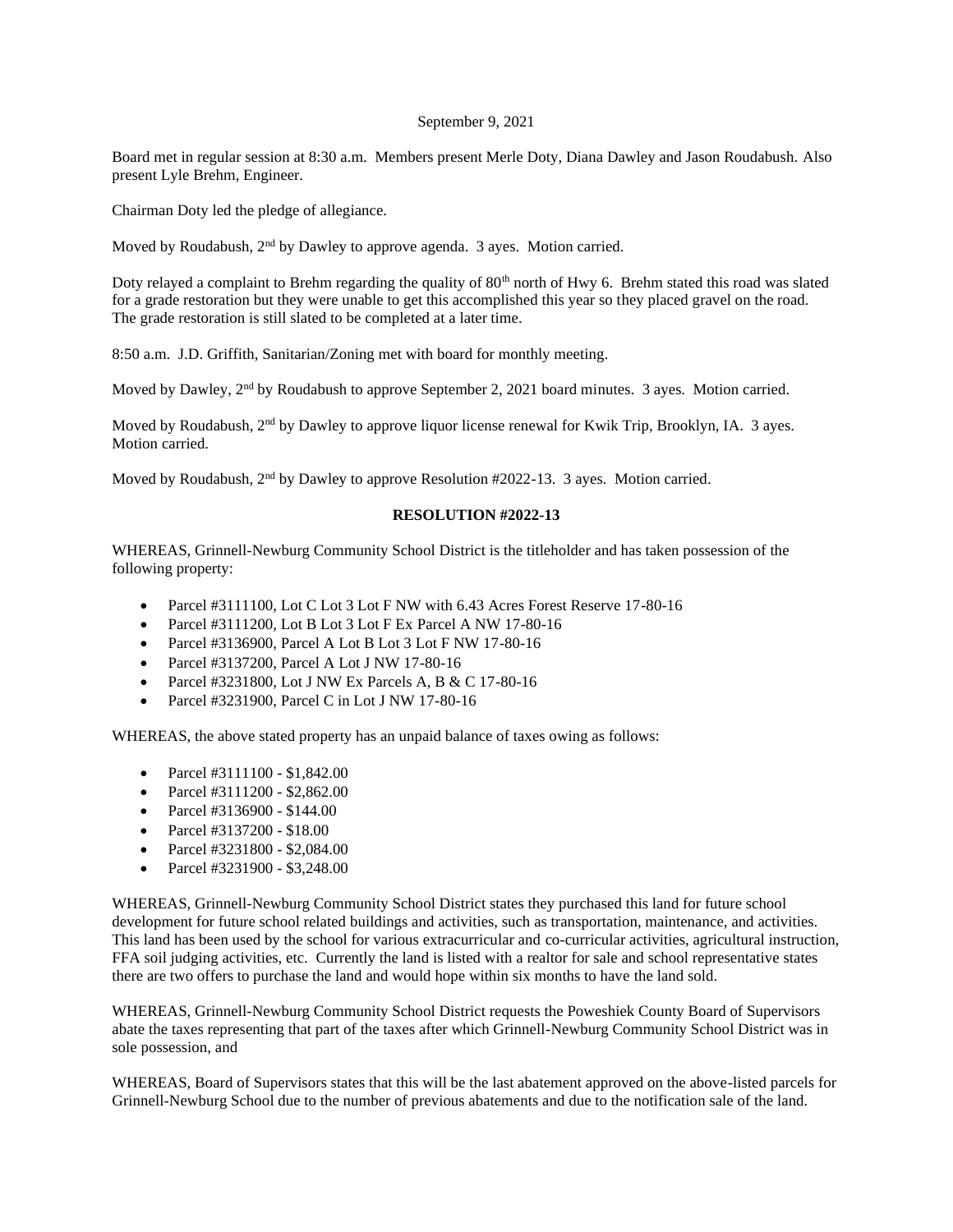THEREFORE, the Poweshiek County Board of Supervisors see that good cause exists for the abatement of these taxes and any owing on the above parcels and hereby directs the Poweshiek County Treasurer to abate these aforementioned taxes from the records in the amount of \$10,198.00 for the taxes payable September 2021 and March 2022. Further this will be the final abatement granted relating to the above referenced parcels for Grinnell-Newburg School.

Dated this 9 day of September 2021.

Merle Doty, Chairman Diana Dawley, Vice Chairman Jason Roudabush, Member Attest: Melissa Eilander Poweshiek County Auditor

Moved by Dawley,  $2<sup>nd</sup>$  by Roudabush to approve the following claims:

| <b>Advanced Correctional</b>          | Svc                 | 18.02     |
|---------------------------------------|---------------------|-----------|
| Airgas Usa LLC                        | Svc                 | 712.99    |
| Alliant Energy/IPL                    | Electric            | 167.40    |
| Altorfer Machinery Co                 | Goods               | 303.84    |
| American Legion Blakley Steven        | Rent                | 352.00    |
| Amy Andrews                           | Reimb-Phone/Goods   | 73.49     |
| Amy Stevenson                         | Mileage             | 66.93     |
| Arnold Motor Supply Inc               | Goods               | 1,293.39  |
| AT&T Mobility                         | Svc                 | 700.07    |
| <b>AUCA</b>                           | Svc                 | 163.17    |
| <b>AUCA Chicago Lockbox</b>           | Svc                 | 398.44    |
| <b>Audas Sanitation</b>               | Svc                 | 323.50    |
| Aureon Technologies                   | Svc                 | 35.00     |
| <b>Bart Klaver</b>                    | Reimb-Phone         | 33.63     |
| <b>Bauer Built</b>                    | Goods               | 6,157.76  |
| <b>Bob Barker Co Inc</b>              | Goods               | 26.70     |
| <b>Brecke Mechanical Contractors</b>  | Svc                 | 1,351.06  |
| <b>Brooklyn Hardware</b>              | Goods               | 20.97     |
| <b>Brooklyn Lumber</b>                | Goods               | 35.28     |
| <b>Brooklyn Mun Utilities</b>         | Svc                 | 187.44    |
| <b>Brooklyn Mut Telecommunication</b> | Svc                 | 250.27    |
| <b>Brooklyn Public Library</b>        | Approp              | 6,503.00  |
| Calhoun-Burns & Assoc Inc             | Goods               | 9,090.30  |
| Charlie Klaassen                      | <b>Well Closure</b> | 500.00    |
| Chemsearch                            | Svc                 | 298.00    |
| <b>Cott Systems</b>                   | <b>Svc</b>          | 150.00    |
| Dawn Disney-Bruggeman                 | Contract Work/Mil   | 2,339.50  |
| Deep River City Of                    | Svc                 | 63.55     |
| Dejong Door Service, Inc              | Svc                 | 180.00    |
| Des Moines Diesel, Inc.               | Goods               | 380.66    |
| Des Moines Register                   | Svc                 | 1,307.94  |
| Diamond Vogel                         | Supplies            | 36,040.62 |
| Door Doctor The                       | <b>Svc</b>          | 150.00    |
| Douds Stone LLC                       | Goods               | 5,556.75  |
| Drake Community Library               | Approp              | 6,503.00  |
| Duane Blankenship                     | <b>Well Closure</b> | 500.00    |
| Dysart Tire & Service, Inc.           | Svc                 | 22.00     |
| East Pow County Ambulance             | Approp              | 12,500.00 |
| <b>Fastenal Company</b>               | Goods               | 695.17    |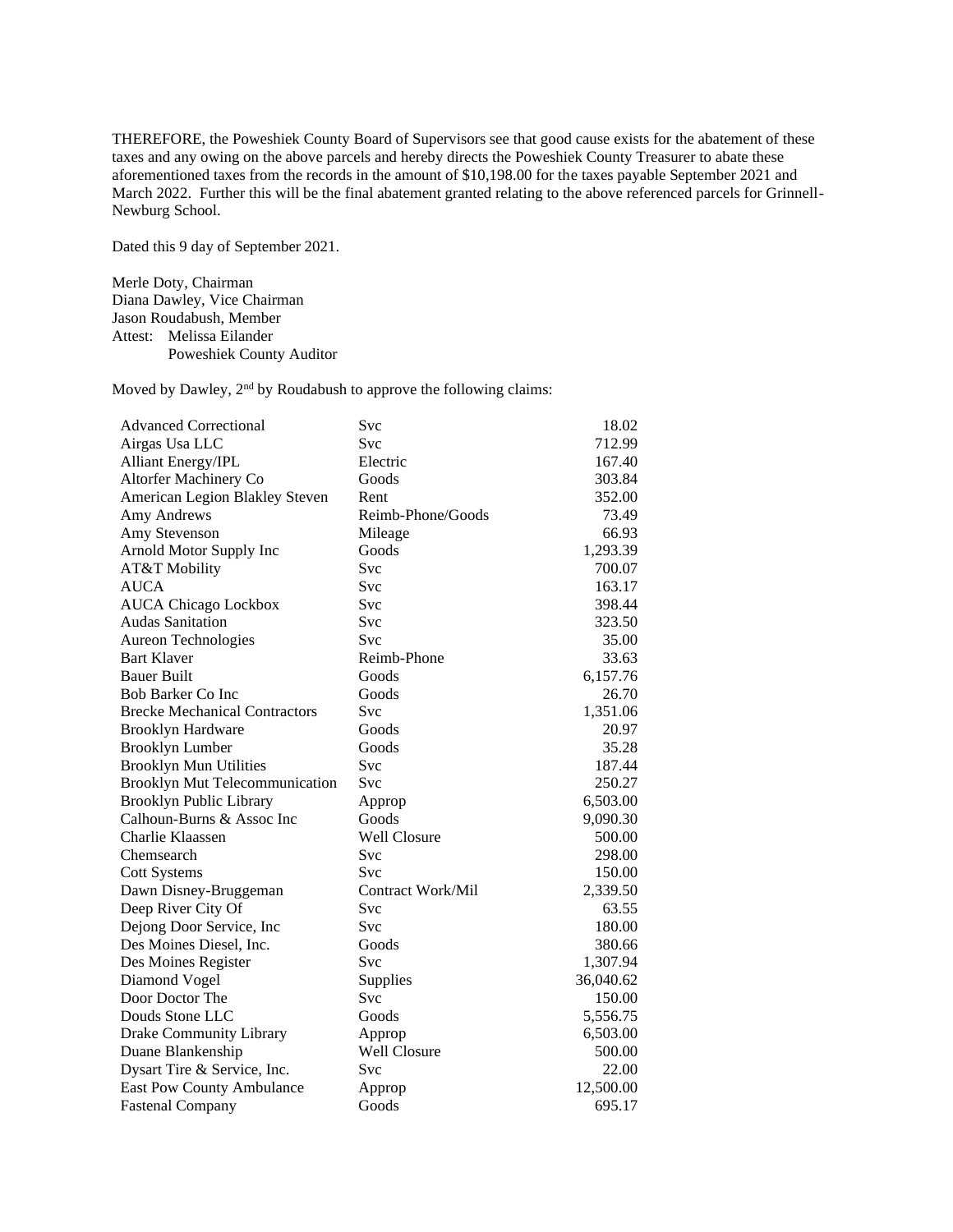| Forbes Office Equip Inc                                   | Goods                              | 49.18     |
|-----------------------------------------------------------|------------------------------------|-----------|
| Fuelman                                                   | Fuel                               | 39.91     |
| Goodwin Tucker Group                                      | Svc                                | 1,601.06  |
| Gordon Flesch Company Inc                                 | Svc                                | 145.00    |
| Grimes Asphalt & Paving Corp                              | Svc                                | 873.08    |
| Grinnell City Of                                          | Svc                                | 123.50    |
| <b>Grinnell Firestone Store</b>                           | Svc                                | 182.02    |
| Grinnell Herald Register                                  | Svc                                | 1,169.86  |
| Grinnell Implement Store                                  | Goods                              | 173.37    |
| H & J Fertilizer Inc                                      | Goods                              | 687.50    |
| Halls Feed & Seed                                         | Goods                              | 169.00    |
| Heartland Shredding Inc                                   | Svc                                | 109.28    |
| Hickenbottom Inc                                          | Goods                              | 231.36    |
| <b>Hometown Hardware</b>                                  | Goods                              | 236.93    |
| Housby Mack Inc                                           | Goods                              | 27.60     |
| Humboldt Mfg Co.                                          | Goods                              | 603.33    |
| Hy-Vee Store Inc                                          | <b>Svc</b>                         | 6,255.75  |
| <b>IMWCA</b>                                              | <b>Svc</b>                         | 7,843.00  |
| Iowa Dept Of Public Health                                | <b>Svc</b>                         | 4,083.36  |
| <b>Iowa Prison Industries</b>                             | Goods                              | 2,051.02  |
| Iowa Secretary Of State                                   | Svc                                | 2,561.48  |
| <b>ISAC</b>                                               | Svc                                | 975.00    |
| J & M Roofing & Maint Inc                                 | Svc                                | 402.00    |
| James C Cranston                                          | Goods                              | 89.46     |
| Jason Roudabush                                           | Mil, Reimb-Parking                 | 263.77    |
| <b>JCG</b> Land Services, Inc                             | <b>Svc</b>                         | 353.60    |
| John Deere Financial                                      | Goods                              | 145.51    |
| Julie Hendricks Dds                                       | <b>Svc</b>                         | 328.00    |
| Key Cooperative                                           | Goods                              | 2,321.75  |
| Keystone Laboratories                                     | Svc                                | 67.00     |
| Kloster Funeral Home                                      | Svc                                | 1,500.00  |
|                                                           |                                    | 38,926.25 |
| Leading Edge Builders<br><b>Legal Support Services LC</b> | <b>Building Pmt Conserv</b><br>Svc | 75.00     |
| Linn County                                               | Svc                                | 225.00    |
|                                                           | Goods                              |           |
| Lowry Equipment Inc                                       | Svc                                | 11.67     |
| Mahaska Communication Group                               | Goods                              | 130.18    |
| <b>Manatts</b> Inc<br>Mark Vavroch                        |                                    | 390.38    |
|                                                           | Reimb-Parking                      | 20.00     |
| Martin Marietta Materials                                 | Rock                               | 70,257.54 |
| <b>Marty Block</b>                                        | Svc                                | 75.00     |
| Mary Lamb                                                 | Rent                               | 205.00    |
| Matt Parrott/Storey Kenworthy                             | Goods                              | 907.50    |
| McKesson Medical Surgical                                 | Goods                              | 455.52    |
| Melissa Eilander                                          | Mil, Reimb-Parking                 | 224.97    |
| Merle Doty                                                | Mil                                | 63.05     |
| Mid American Energy                                       | <b>Svc</b>                         | 3,358.79  |
| Monte Car Wash                                            | <b>Svc</b>                         | 517.05    |
| Montezuma Ambulance Syc                                   | Approp                             | 12,500.00 |
| Montezuma Municipal Utilities                             | Svc                                | 4,572.09  |
| Montezuma Public Library                                  | Approp                             | 6,503.00  |
| Napa Auto Parts                                           | Goods                              | 235.39    |
| New Century F.S. Inc                                      | Fuel                               | 3,204.36  |
| Norsolv Systems Environmental                             | Svc                                | 152.95    |
| <b>Ohalloran International Inc</b>                        | Goods                              | 640.99    |
| Penrose Lumber                                            | Goods                              | 45.00     |
| <b>Pitney Bowes</b>                                       | Svc                                | 4,209.49  |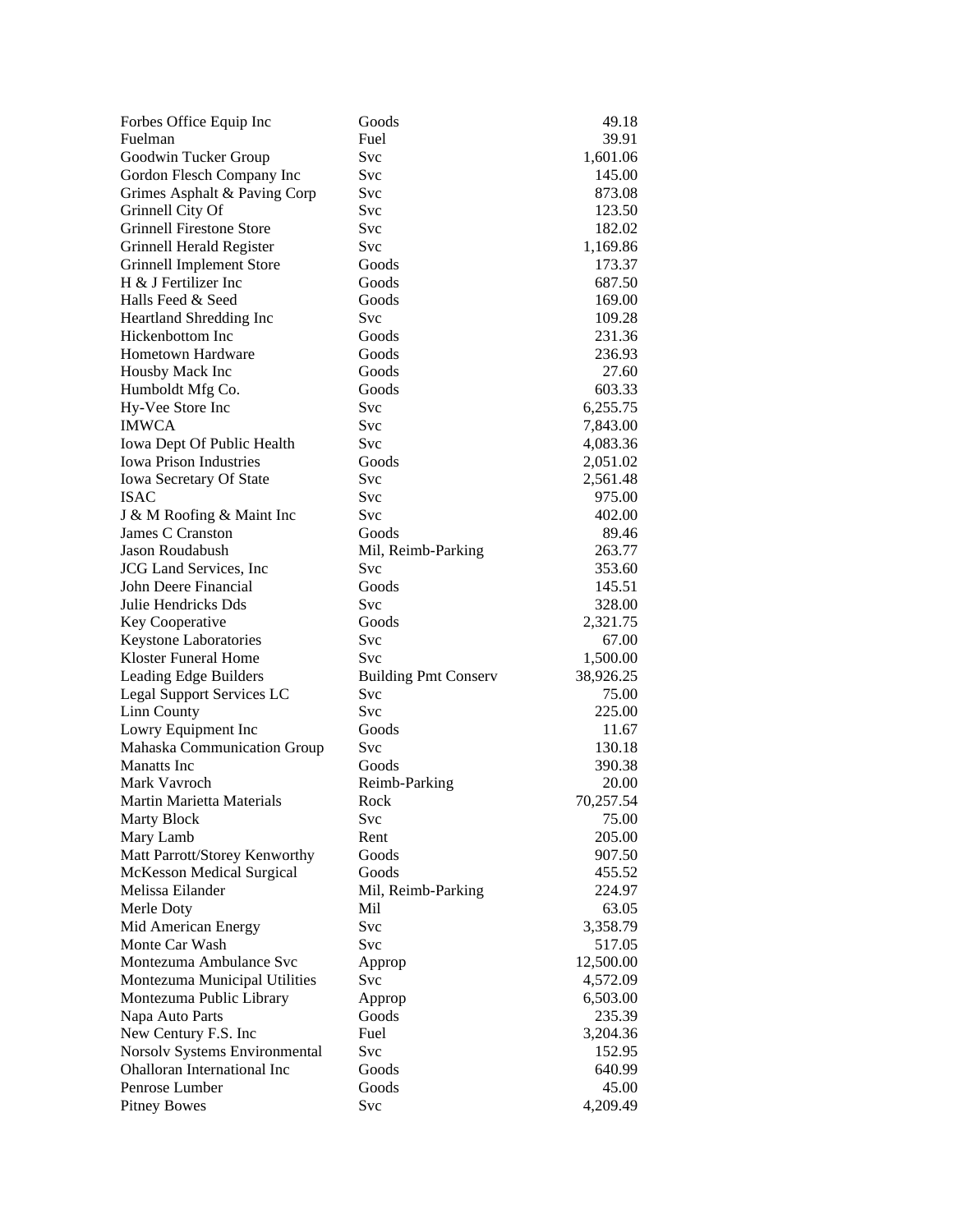| Ponderosa Supply Ltd               | Goods                         | 132.08    |
|------------------------------------|-------------------------------|-----------|
| Pow Co Employee Health Plan Tr     | Svc                           | 4,448.94  |
| Poweshiek County 4-H               | Approp                        | 6,250.00  |
| Poweshiek County Auditor           | Rent, Reimb Exp               | 1,021.15  |
| Poweshiek County Treasurer         | Prop Taxes - Conserv          | 526.68    |
| Poweshiek Water Assn               | Svc                           | 116.00    |
| Premier Office Equip/RK Dixon      | <b>Svc</b>                    | 14.42     |
| <b>Quill Corporation</b>           | Goods                         | 62.28     |
| Racom Corporation                  | Svc                           | 490.00    |
| Robert Wilhelm                     | Mil, Reimb-Phone              | 100.99    |
| Sadler Power Train                 | Goods                         | 343.13    |
| <b>Sandy Ross</b>                  | Mil, Reimb-Meals, Supp, Hotel | 791.25    |
| Scharnweber Water Cond Inc         | Svc                           | 1,289.50  |
| Schneider Geospatial, LLC          | <b>Svc</b>                    | 3,945.00  |
| Schumacher Elevator Co             | Svc                           | 284.49    |
| <b>SCISWS</b>                      | Svc                           | 181.15    |
| Searsboro Telephone Co             | <b>Svc</b>                    | 450.00    |
| Secretary Of State                 | <b>Svc</b>                    | 30.00     |
| Security Abstract & Title          | <b>Svc</b>                    | 585.00    |
| Sign-Up Ltd                        | Goods                         | 309.45    |
| Sinclair Napa                      | Parts                         | 915.21    |
| <b>Smith Funeral Home</b>          | Svc                           | 1,500.00  |
| Snap On Tools                      | Goods                         | 168.35    |
| Storm Water Supply, LLC            | Goods                         | 4,981.77  |
| <b>Strat Exe Inc</b>               | Svc                           | 168.00    |
| Susan J Sieren                     | Svc                           | 144.00    |
| <b>Swanson Services Corp</b>       | Goods                         | 56.29     |
| <b>Tanner Hoffstetter</b>          | Svc                           | 1,035.72  |
| Taylor Auto Body, Inc              | Svc                           | 1,047.72  |
| The Depot Express                  | Fuel                          | 1,544.87  |
| The Record                         | Svc                           | 369.50    |
| <b>TIAA Commercial Finance Inc</b> | <b>Svc</b>                    | 309.22    |
| Tifco Industries, Inc.             | Goods                         | 784.47    |
| Timekeeping Systems Inc            | Svc                           | 995.00    |
| <b>United States Cellular</b>      | <b>Svc</b>                    | 388.81    |
| <b>US Bank Equipment Finance</b>   | Svc                           | 992.25    |
| Vanguard Appraisals                | Svc                           | 375.00    |
| Vannoy Chevrolet Co                | Svc                           | 76.79     |
| Verizon                            | Svc                           | 401.34    |
| Vetter Equipment Co.               | Goods                         | 962.39    |
| Victor Lumber Co                   | Parts                         | 172.88    |
| Victor Oil, Inc.                   | Fuel                          | 18,433.63 |
| Wes Finch Auto Plaza, Inc.         | Parts                         | 116.00    |
| Wex Bank                           | Fuel                          | 3,461.81  |
| Windstream                         | Svc                           | 4,155.21  |
| Woodman Controls Company           | Svc                           | 1,200.00  |
| Ziegler Inc                        | Goods                         | 1,713.01  |

3 ayes. Motion carried.

Board discussed mowing of grass hay at Poweshiek County Landfill site. Board will allow Cameron Fisk to mow grass hay for a rate of \$8.00 per ton.

Board received Recorder's Report of Fees collected for month ending August 31, 2021.

10:09 a.m. Moved by Dawley, 2<sup>nd</sup> by Roudabush to adjourn. 3 ayes. Motion carried.